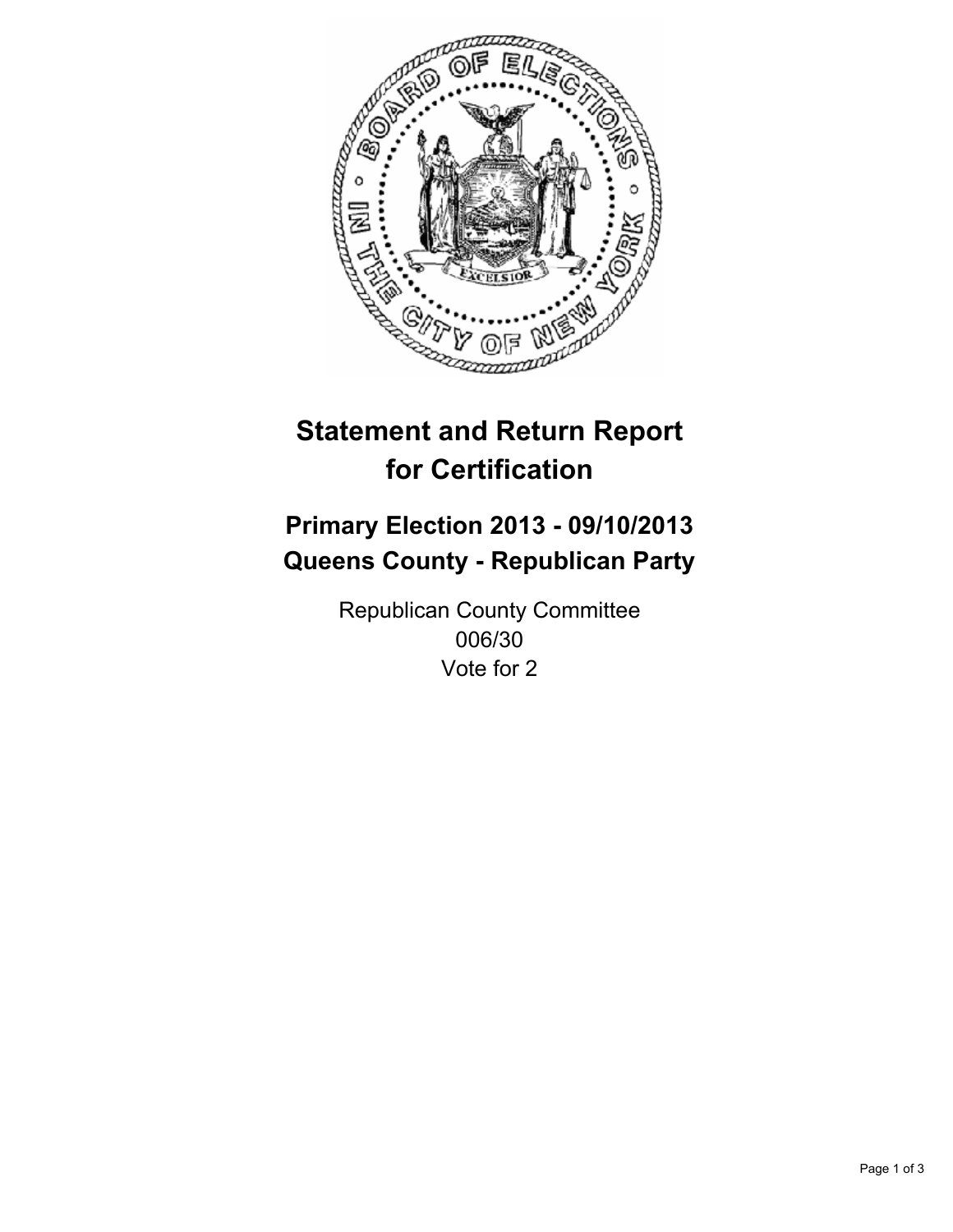

### **Assembly District 30**

| <b>EMERGENCY</b>     | 0        |
|----------------------|----------|
| ABSENTEE/MILITARY    |          |
| <b>FEDERAL</b>       | 0        |
| SPECIAL PRESIDENTIAL | $\Omega$ |
| AFFIDAVIT            | $\Omega$ |
| PAUL A. FABIO        | 26       |
| PATRICIA A. FABIO    | 17       |
| JASON A. LASALA      | 29       |
| <b>NORA NELSON</b>   | 12       |
| <b>Total Votes</b>   | 84       |